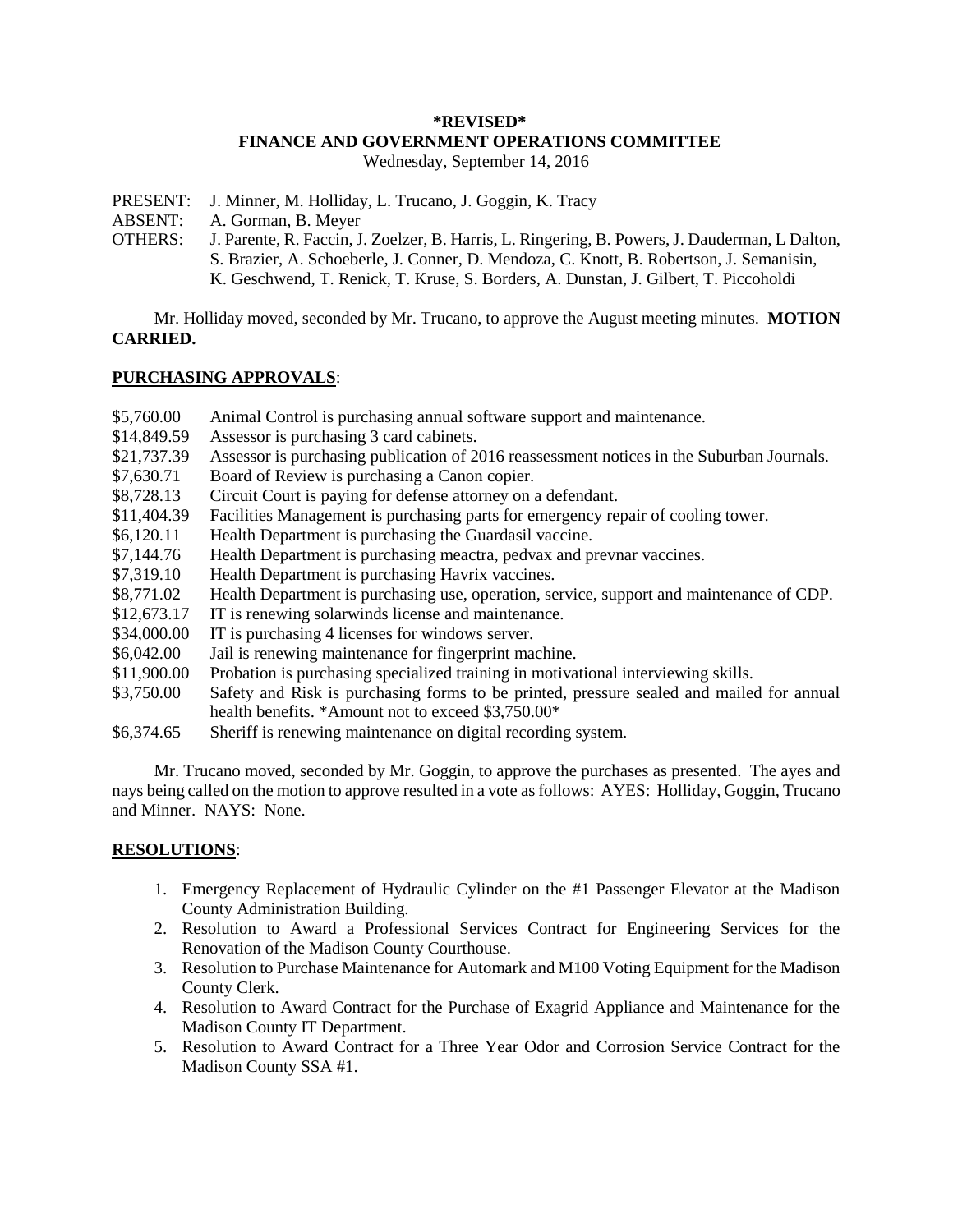Mr. Holliday moved, seconded by Mr. Trucano, to approve the resolutions as presented. The ayes and nays being called on the motion to approve resulted in a vote as follows: AYES: Holliday, Goggin, Trucano and Minner. NAYS: None.

J. Parente presented the following:

1. Resolution Approving the Madison County Flood Prevention District and the Southwestern Illinois Flood Prevention Council Fiscal Year 2017 Budget and Annual Report.

Mr. Holliday moved, seconded by Mr. Trucano, to approve the resolution as presented. The ayes and nays being called on the motion to approve resulted in a vote as follows: AYES: Holliday, Goggin, Trucano and Minner. NAYS: None.

\*\*Ms. Tracy entered the meeting\*\*

R. Faccin submitted the Claims and Transfers for August, 2016.

### **REFUNDS**:

\$268.04 Refund issued from SSA #1, payable to 4 individuals, due to overpayments. \$110.00 Refund issued from Animal Control, payable to 6 individuals, due to overpayment of fees.

Mr. Trucano moved, seconded by Ms. Tracy, to approve the report and the refunds as presented. The ayes and nays being called on the motion to approve resulted in a vote as follows: AYES: Tracy, Holliday, Goggin, Trucano and Minner. NAYS: None.

# **IMMEDIATE EMERGENCY APPROPRIATIONS**:

- 1. Immediate Emergency Appropriation-2016 Adult Redeploy Illinois Program.
- 2. Immediate Emergency Appropriation-2015 IEMA Performance Grant.

Ms. Tracy moved, seconded by Mr. Goggin, to approve the resolutions as presented. The ayes and nays being called on the motion to approve resulted in a vote as follows: AYES: Tracy, Holliday, Goggin, Trucano and Minner. NAYS: None.

R. Faccin spoke to the committee regarding the Veteran's Department exhausting their funds due to ongoing legal matters within the department. R. Faccin is requesting an itemized bill from the attorney before the bill will be paid. **\***In addition, R. Faccin also stated that the budget will be exceeded if the invoice is paid**\***

Mr. Holliday moved, seconded by Ms. Tracy, to inform the Veterans Office that by paying the claim, the budget will be exceeded. The ayes and nays being called on the motion to approve resulted in a vote as follows: AYES: Tracy, Holliday, Goggin and Trucano. NAYS: None.